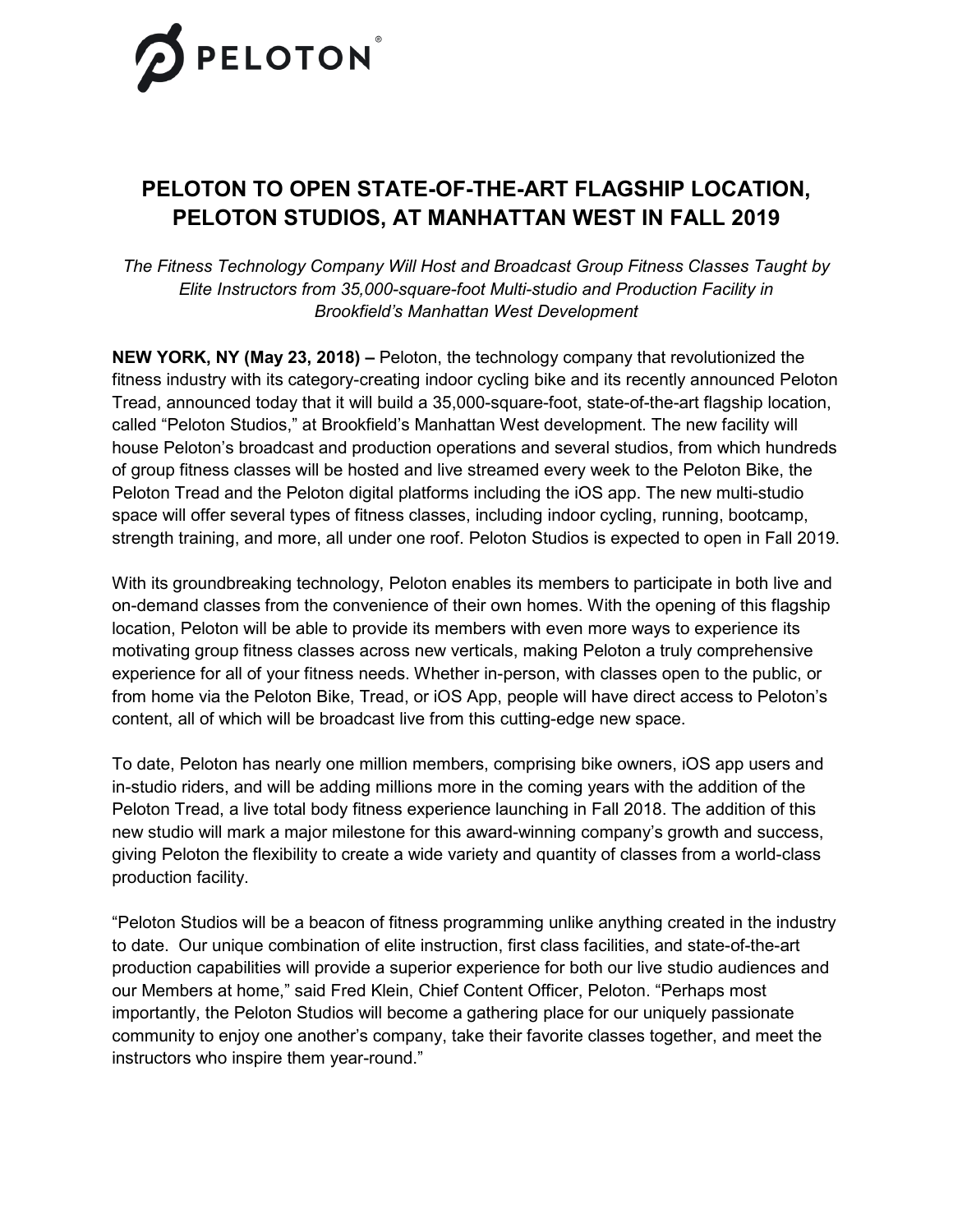

"Peloton is driving some of the latest trends not only of our industry but also of our culture: the future of fitness, state-of-the-art technology, experiential retail and high-end design," said Michael Goldban, Head of Retail Leasing, Brookfield Properties. "At Manhattan West, we have set out to create a destination unlike any that exists, and the flagship studio Peloton plans to create will serve as a health and wellness anchor for the complex and neighborhood, and a new model for the industry."

Peloton was represented by Benjamin Birnbaum and Ben Shapiro of Newmark Knight Frank and Brookfield was represented by Patrick Smith and Matt Ogle of Jones Lang LaSalle as well as Michael Goldban and Mark Kostic in-house at Brookfield.

Manhattan West is an eight-acre, six-building mixed-use development, stretching from Ninth Avenue to Tenth Avenue and 31st Street to 33rd Street. In Brookfield placemaking style, Manhattan West will feature nearly six million square feet of Class-A office space, luxury residences at The Eugene, and a boutique hotel. A vibrant urban landscape with landscaped gardens and dynamic streetfront retail will bring together high-end, experiential shops and innovative culinary concepts, all enlivened with public art and events by Arts Brookfield, Brookfield's award-winning arts and entertainment program. The 250,000 square feet of retail at Manhattan West will be anchored by Peloton and Whole Foods, which is creating a 60,000 square-foot culinary destination at the complex.

Brookfield has signed on a series of world-class tenants to the Manhattan West commercial portfolio, including Amazon, JP Morgan Chase and RGA at Five Manhattan West, and Accenture, EY, McKool Smith, the NHL, and Skadden, Arps, Slate, Meagher & Flom at One Manhattan West.

Manhattan West benefits from excellent access to public transportation. It sits immediately adjacent to the soon-to-be-redeveloped Empire Station/Penn Station Complex – the busiest train station in North America – and near the new 7-train station at Hudson Yards, New York City's first subway extension in decades. It is one block from the A, C, E, 1, 2, 3 and 7 subway lines, New Jersey Transit, the Long Island Railroad and Amtrak.

## **About Peloton**

Founded in 2012, Peloton is revolutionizing the fitness industry by merging high-design with modern technology to provide access to live and on-demand fitness group classes led by elite NYC instructors. With instant access to classes, performance tracking metrics and a motivating real-time leaderboard, Peloton is changing the way people get fit through a comprehensive and socially connected-experience that makes every workout both efficient and addictive. Peloton is sold online and in a growing number of showrooms across the US and, starting later this year, the UK and Canada. For more information, visit [www.onepeloton.com.](http://www.onepeloton.com/)